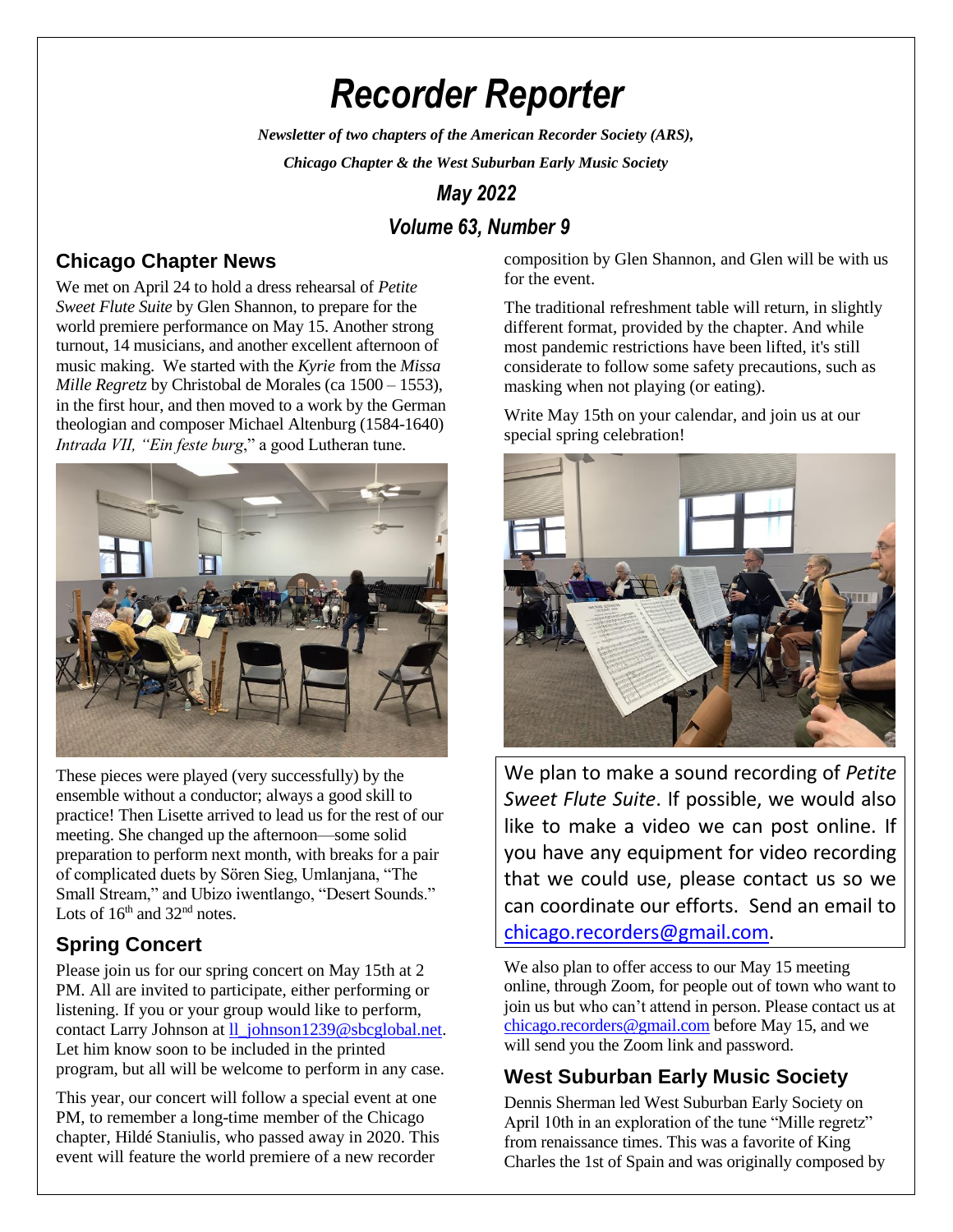#### Josquin des Prez in 1549. It was also an early favorite of publishers. We played the 4- part Mille Regretz by de Prez and then compared it to a 6- part variation by Nicolas Gombert, who was a student of de Prez. Following this, we played Pavane Mille Regretz by Susato and then Kyrie de la misa Mille Regretz by Christobal de Morales. The original tune was woven into each piece. Finally, we played Les Miens Aussi, a Responce a Mille Regretz de Josquin by Susato. Dennis showed us original notation of a portion of one of the pieces. It was interesting to examine the difference between the notation and our modern form.

Thanks to Suzanne Scott and Nona Freeman for serving on our board the past 4 years! Elaine Gillies and Norm Adams are volunteering to come onto the board for next season. We will hold an election during our May meeting.

Please join us for the final meeting of the year on May 1st at 2 PM. Pre-selected music will be played until 3:30 when we will break for refreshments. Members are encouraged to bring a drink or snack to share. We will eat outside; we're hoping for good weather! Members who would like will continue will play until 5 PM.— *Kathy Hall-Babis*

#### **Jean Baptiste Lully & French Baroque Opera**

Andrew Schultze offers a Lully seminar at Newberry Library with two Wednesday sessions, June 8 and 15, from 2 to 4 PM. Both virtual and in person meetings are available. Register using the Library's online platform, Learning Stream, starting May 11 at 9 AM. The two sessions cost \$120.

This seminar focuses on Jean Baptiste Lully, the man who promoted French opera as a unique and influential art form under the sponsorship of King Louis XIV. The class will discuss how the state took monopoly control over music and art at the time, and similar examples in our own era. There will be readings and discussion as well as listening to his ballet music, his music for Moliere's plays, and excerpts from several of his operas. Lully's masterpiece, his last opera Armide (1686) will be a highlight of the seminar.

To learn more visi[t https://www.newberry.org/S22Lully.](https://www.newberry.org/S22Lully)

#### **Converting Content to Digital Files**

If you have a box of old cassette tapes in your attic, recordings of your own Early Music performances from the 1970s and 80s, you can convert these tapes to digital .wav files to store and run on your computer. Likewise, if you have boxes of old slides, these can be scanned into .jpg photos. I recently converted a set of family slides into JPG files, giving me some images from rural Ohio

from March of 1960, showing my grandmother, who died before I was old enough to remember her.

The vendor I used was Chicago Scanning at 1700 West Cortland in Chicago, near Ashland and Armitage, not far from our monthly meeting place at Covenant Presbyterian Church. Learn more at [https://www.chicagoscanning.com.](https://www.chicagoscanning.com/) They are open from 10 to 6 Monday through Friday. I paid about \$65 to convert a cassette tape of a 1987 performance, and 40 vintage slides. They also convert video tapes and a variety of other formats.

## **Upcoming Chicago Board Elections**

We are still looking for candidates for chapter board positions, and we need to update our bylaws to better define board responsibilities. So our election for the coming season will be held in September. Please consider participating as a board member, and help shape and promote our chapter activities. It's fun and rewarding!

## **Music Coming Up**

**Music of the Baroque** offers *The Brothers Haydn*, works by Michael and Joseph, including the Creation Mass, Sunday May 8 at 7:30 PM at the North Shore Center, 9501 Skokie Boulevard in Skokie, and Monday May 9 at 7:30 PM at Harris Theater, Randolph and Michigan Avenue in Chicago. For tickets and details visi[t https://www.baroque.org/Seasons/2021-2022/the](https://www.baroque.org/Seasons/2021-2022/the-brothers-haydn)[brothers-haydn.](https://www.baroque.org/Seasons/2021-2022/the-brothers-haydn)

**Lisette Kielson** is teaching at the annual Summer Chamber Music Workshop for the Madison Bach Musicians in Madison, Wisconsin, July 12-15. The event is in person for coaching, lessons, classes and meals. Recorder players can join an afternoon ensemble, geared for intermediate and above players, take part in a free lesson, or join a chamber music group for all ages, levels, and instruments. The event is at Christ Presbyterian Church, 944 E Gorham Street in Madison. [https://madisonbachmusicians.org/2022-summer](https://madisonbachmusicians.org/2022-summer-chamber-music-workshop)[chamber-music-workshop.](https://madisonbachmusicians.org/2022-summer-chamber-music-workshop)

The family of **Mark Cleveland** invite his friends to join them for a casual Celebration of Life on Saturday, June 11 from 12 to 5 PM at the Trout Valley Lodge near Trout Valley Park, 1 Howards Way, Trout Valley, Illinois. Trout Valley is near Fox River Grove and Crystal Lake. Questions, call Beth at 224 600-3684.

Chicago's [summer festival season](https://blockclubchicago.org/2022/04/14/ultimate-list-of-chicago-events-75-festivals-fairs-parades-and-more-to-celebrate-in-spring-and-summer-2022/) has begun, over 70 events all over the city. Included are the annual Blues, Gospel, and Jazz Festivals, and the Square Roots Festival, noted for folk music in Lincoln Square.

**Bach Week** returns with two concerts at the Music Institute of Chicago, 1490 Chicago Avenue in Evanston,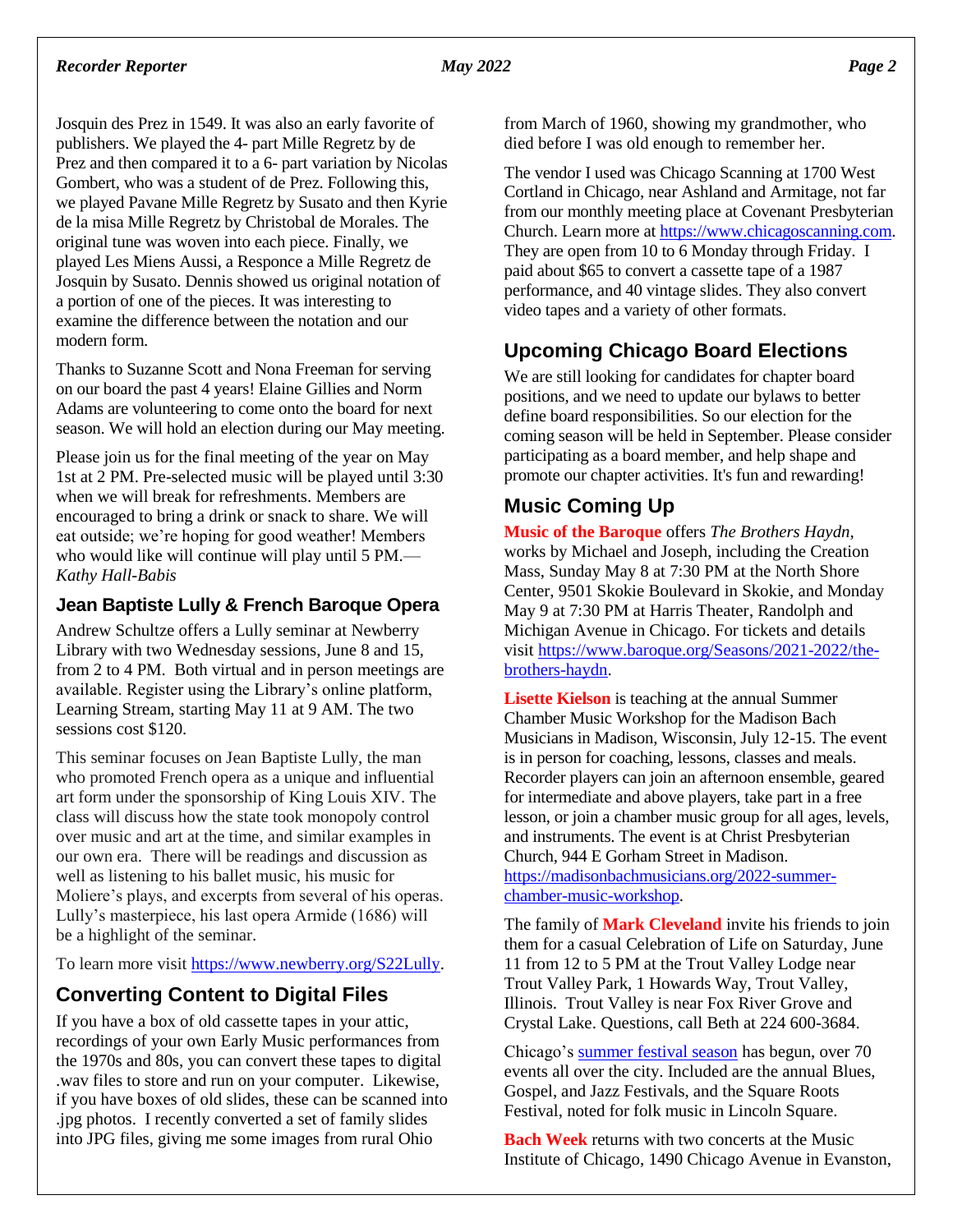#### *Recorder Reporter May 2022 Page 3*

Tuesday May 10 and Thursday May 12, both at 7:30. The Music Institute of Chicago is walking distance from the Davis Street L stop on the Purple Line L train and from the Davis Street Metra station. Tuesday features the Well-Tempered Clavier, while on Thursday you can enjoy Violin Concerto #2 and Keyboard Concerto #6. To learn more visit [https://bachweek.org.](https://bachweek.org/)

The schedule for the **Grant Park Symphony Orchestra** is now available for the summer of 2022: [https://www.grantparkmusicfestival.com/music/2022](https://www.grantparkmusicfestival.com/music/2022-season) [season](https://www.grantparkmusicfestival.com/music/2022-season)

Symphonies ahead by Mozart, Mendelssohn, Schubert, Shostakovich, Beethoven, Dvorak, Mahler, and more. All free, all easy to reach on public transit in Chicago.

The **Boston Early Music Festival**, one of the world's leading early music events, has been offering operas, a vast exhibition, and dozens of concerts every two years in June. The 2021 festival was provided virtually, but the full **Early Music Festival** returns June 4-11 of 2023. I attended 11 concerts over a four-day weekend in 2013 and look forward to returning next year. For now, the BEMF offers both live and online concerts.

If you can make it to Boston in coming months, the BEMF offers a series of extraordinary [concerts](https://bemf.org/concert-season/next-season/) from October 2022 through April 2023. They brag "we've assembled the best in the world," and it's hard to argue with that. Tallis Scholars. Philip Jaroussky. Style Antico.

Rockefeller Chapel offers Mozart's *Requiem* on Thursday night May 12 at 7 PM. Beyond that, free organ recitals on Tuesdays at 4 PM, and [free tours](https://rockefeller.uchicago.edu/the-carillon/carillon-recitals-and-tower-tours) of the carillon tower on Sunday afternoons in the summer, after a [concert.](https://rockefeller.uchicago.edu/the-carillon/the-bells-of-summer) Visit [https://rockefeller.uchicago.edu.](https://rockefeller.uchicago.edu/)

**Make Music Chicago** returns June 21. We haven't participated in this annual event since Lincoln Park Zoo in 2015, but musicians continue to gather every year on the Summer Solstice [\(https://makemusicchicago.org/\)](https://makemusicchicago.org/).



The **Fox Valley Folk Music Festival** returns Labor Day weekend, September 3-5. Three days of folk and blue grass, world music, story-telling, hammer dulcimer, jamming, and dance, with great food and company on Island Park in Geneva, Illinois. Eight stages, music 11 AM to 6 PM, and a Saturday night concert at 7 PM. The venue is an easy walk from the Metra train station in Geneva. Visit http://foxvalleyfolk.com to learn more.

The **Oriental Institute** of the University of Chicago is a great place to hang out in the summer time. Besides a fine collection of artifacts from the ancient Near East, the Oriental offers classes and a monthly Wednesday night lecture series. Visi[t https://oi.uchicago.edu.](https://oi.uchicago.edu/)

Many of their past lectures are available online, at <https://www.youtube.com/user/JamesHenryBreasted>



*Chicago chapter concert program, 50 years ago, May 1972*